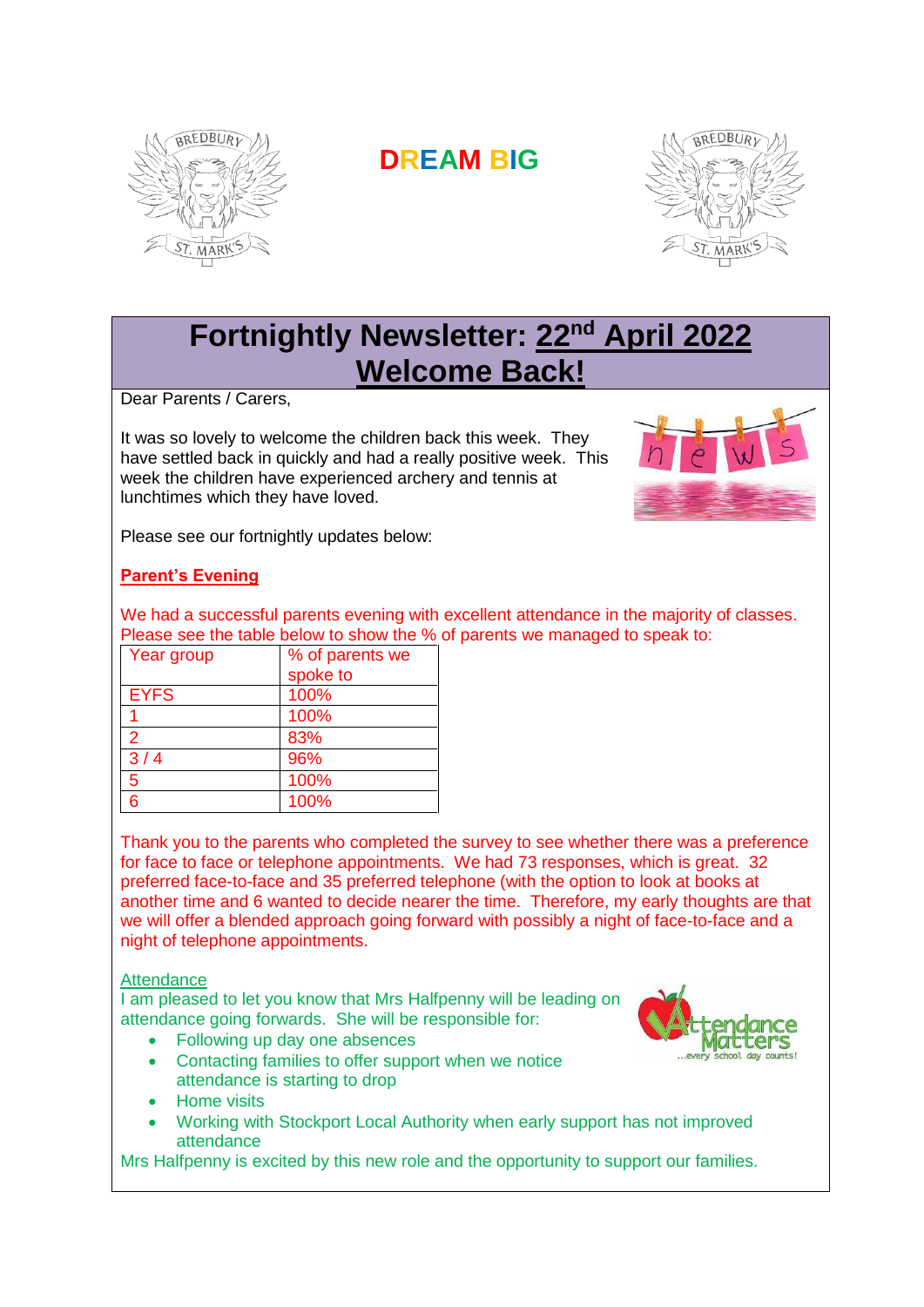#### **Art Exhibition**

Thank you to those of you who visited our Art gallery. It was great to see so many children represented. The feedback showed you were impressed with the quality of the children's work and loved seeing all the classes represented together.

We have taken on board your suggestion to change the timings to allow you to look at the work / event with your child.



#### **Staffing**



Just a few updates for the summer term. Miss Moore will be starting her maternity leave at the end of June.

We have some more wonderful news to share – Mrs Nichol will be expecting her first child in October. Looks like we are having a baby boom! We are therefore currently advertising for two temporary teaching posts. Next week we are interviewing for the new office position. So, some exciting changes on the horizon.

#### **COVID update**

The guidelines have now changed regarding COVID. Please find below the most up-to-date information. Children can get COVID but it's usually a mild illness and most get better in a few days.

Symptoms of COVID-19 can include:

- a high temperature or shivering (chills) a high temperature means you feel hot to touch on your chest or back (you do not need to measure your temperature)
- a new, continuous cough this means coughing a lot for more than an hour, or 3 or more coughing episodes in 24 hours
- a loss or change to your sense of smell or taste
- shortness of breath
- feeling tired or exhausted
- an aching body
- a headache
- a sore throat
- a blocked or runny nose
- loss of appetite
- diarrhoea
- feeling sick or being sick

The symptoms are very similar to symptoms of other illnesses, such as colds and flu.

What to do if your child has symptoms:

Your child should try to stay at home and avoid contact with other people if they have symptoms of COVID-19 **AND** they either:

- have a high temperature
- do not feel well enough to go to school

They can go back to school, college or childcare when they feel better or do not have a high temperature.

*If your child has mild symptoms such as a runny nose, sore throat or mild cough, and they feel well enough, they can go to school.*